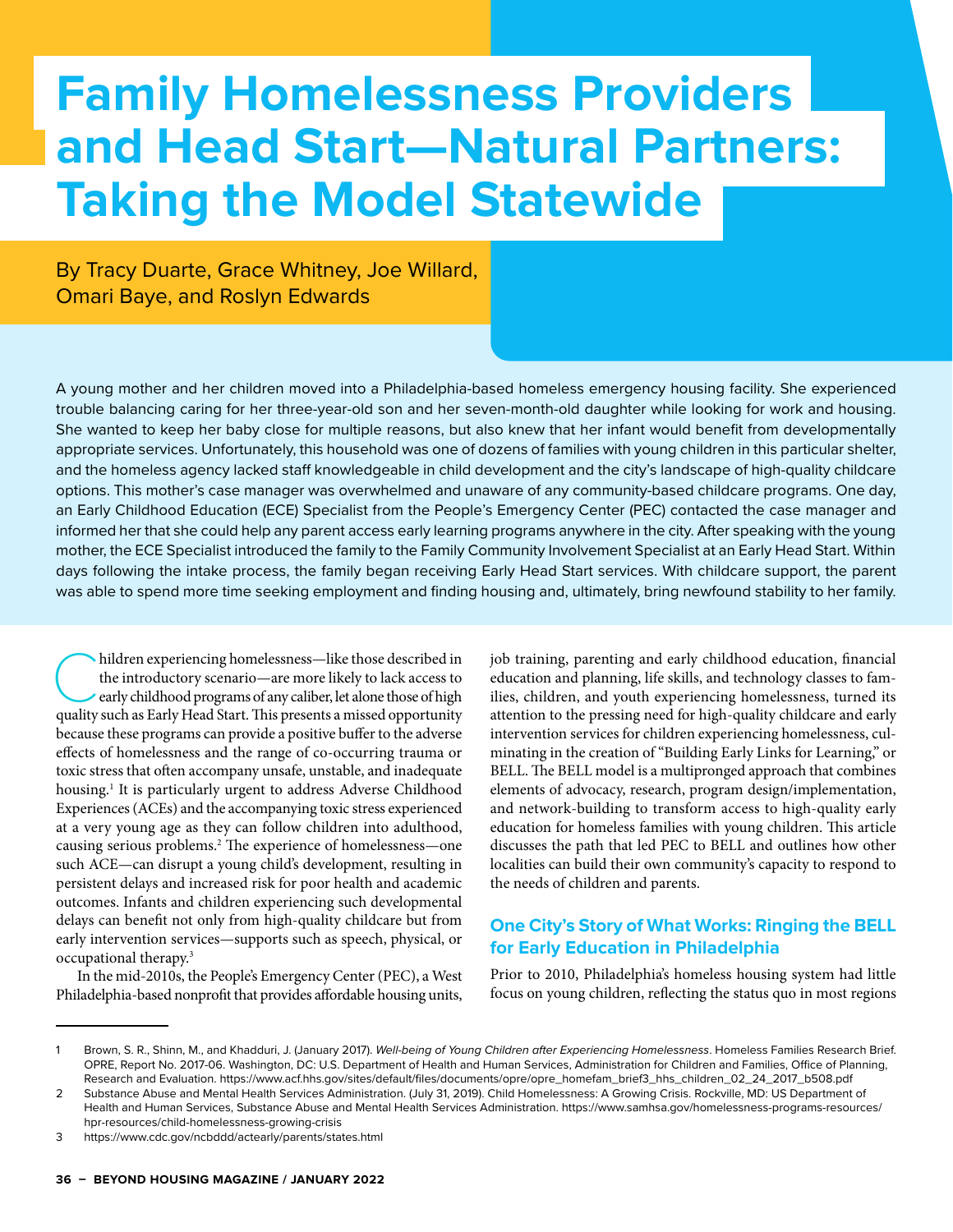throughout the United States. However, for many years PEC had been a leader among emergency and transitional housing providers in creating environments based on child and family needs. The organization's advocacy eventually led to multi-million-dollar private-sector investments to improve how young children are supported in Philadelphia and a statewide effort to align practices and improve coordination among state and private agencies, with a special emphasis on building partnerships between family homelessness providers and Head Start. Throughout this article and on the *Beyond Housing* magazine section of ICPH's website, links are included to provide readers with resources and inspiration to spark similar projects in other localities and states.

#### *Precursors to BELL*

Roughly a decade ago, PEC led the Family Service Provider Network (FSPN). This coalition pushed the City to create the Children's Work Group (CWG)—solely focused on homeless children—in response to a then-mandate from the City's Deputy Manager for Human Services requiring City departments to cooperate with community partners to establish short-term goals toward ground-level change. Through its work groups, which involved more than 40 private- and public-sector leaders, CWG championed the needs of young children by better integrating the homeless housing and early education and intervention systems.

Within four years, the following outcomes were achieved:

- Homeless housing providers were contractually mandated to use the evidence-based Ages and Stages Questionnaire widely implemented in medical and educational settings nationwide to identify developmental delays so children experiencing homelessness could better access the City's early intervention system.4
- $\bullet$  The first-ever citywide report<sup>5</sup> on the status of homeless children was commissioned and detailed families' experiences with such issues as lead poisoning, school truancy, immunizations, and health insurance enrollment. For the first time ever, Philadelphia had a data-informed view of the challenges faced by young children residing in emergency housing.
- A citywide trauma-focused curriculum<sup>6</sup> was developed and implemented that trained more than 350 homeless housing personnel. With expanded coordination capacity, this effort created the environment to support local development of a parenting curriculum called the Family Care Curriculum that remains available to the family homeless housing system.
- Strategies were coordinated to assist the public school district in identifying and supporting students experiencing homelessness.

#### *Building BELL*

The Children's Work Group Early Childhood Conference, co-led by PEC since 2016, emerged as the main body to sustain efforts to increase access to early childhood education for young children experiencing homelessness. PEC's deep commitment to this issue led it to become an early adopter of the Early Childhood Self-Assessment Tool for Family Shelters, published in 2015 by the Administration on Children and Families (ACF). PEC also sought ways to extend the tool, working with a graduate student to create a companion 14-item parent survey.7 The parent survey, while focused on determining parents' own service needs, revealed that parents often feel unheard, resulting in suggestions that parents participate in policymaking.8 It also surfaced that the children of parents who had more positive perceptions of support from family service providers for their unique needs in the shelter environment had better social-emotional competence than children of parents who did not.9

Partnering with the late Dr. Staci Perlman (who worked closely with the ACF team responsible for the early childhood self-assessment tool's development),<sup>10</sup> Dr. Janette Herbers, and Dr. J. J. Cutuli, PEC received a two-year planning grant from the William Penn Foundation to better understand utilization of early learning by parents experiencing homelessness and the challenges they face. This effort became known as "Building Early Links for Learning" or BELL. During this planning phase, consensus emerged around the importance of designating key contacts who could intentionally sustain working relationships with individual childcare programs and maintain regular communication between the homeless housing and early education sectors, as well as between programs and families.

Head Start is a Great Society program that was a key component of President Lyndon Johnson's War on Poverty. It provides preschoolers from low-income households with community-based, culturally competent full-day high-quality childcare programs aimed at "meet[ing] their emotional, social, health, nutritional, and educational needs" and home visiting and/or daycare programming to 0–3-year-olds through Early Head Start.<sup>11</sup>

In 2017 BELL released a report that offered a blueprint for increasing the enrollment of children experiencing homelessness into Head Start and other high-quality early learning programs. The same year the aforementioned report was released, PEC received an implementation grant from Vanguard Strong Start for Kids that allowed the organization to put the findings into action. PEC hired

<sup>4</sup> This effort was superseded by a change in state law (after an advocacy campaign) that expanded the eligibility definition for Early Intervention to all homeless children ages zero to three. This resulted in the County assuming control, and the City removed the mandated participation from emergency housing contracts.

<sup>5</sup> For a copy, email policy@pec-cares.org.

<sup>6</sup> Ibid.

<sup>7</sup> Vrabic, Sarah C. "Shelter Environment and Parent Functioning among Families Experiencing Homelessness. Master's thesis, Villanova University, 2018.

<sup>8</sup> Vrabic, Sarah C. "Shelter Environment and Parent Functioning among Families Experiencing Homelessness. Master's thesis, Villanova University, 2018.

<sup>9</sup> Vrabic, S. C., Herbers, J. E., Davis, M., & Thomas, C. (manuscript under review). Perceptions of Support in Shelter Environments for Caregivers and Young

Children Experiencing Family Homelessness.

<sup>10</sup> https://www.acf.hhs.gov/archive/blog/2015/08/remembering-staci-perlman-yay-babies

<sup>11</sup> https://www.acf.hhs.gov/ohs/about/history-head-start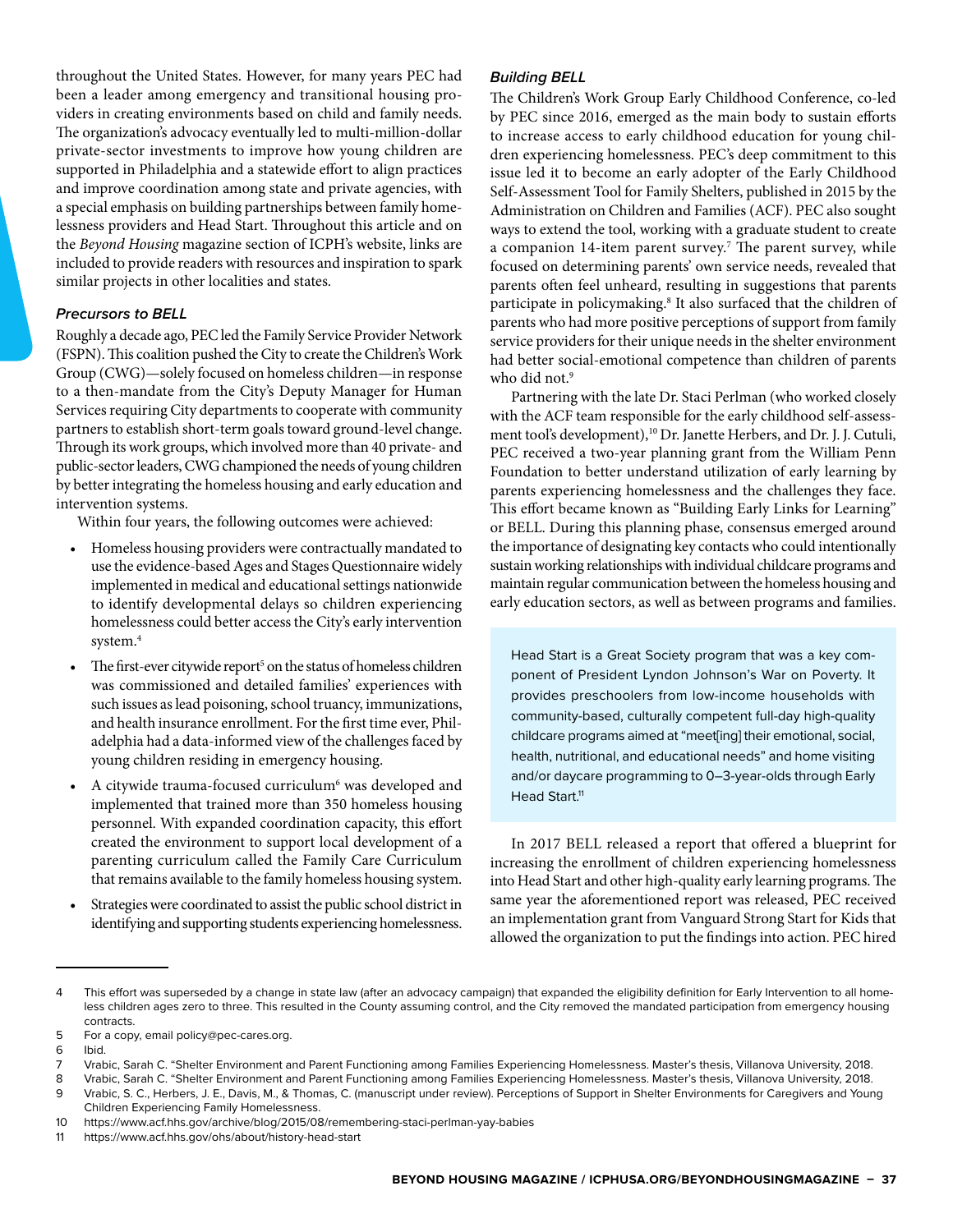designated key contacts—Early Childhood Education Specialists/Early Childhood Navigators<sup>12</sup>—who could assist parents throughout the homeless housing system in navigating the early childhood system and accessing those programs that best met their child's and their family's needs. The creation of this hub strengthened collaboration with Head Start and expanded efforts to connect families in the City's homeless housing system with subsidized childcare.

#### *Continuous Improvement*

In 2019 Dr. J. J. Cutuli evaluated the BELL Project's impact. Among the key findings was that it is insufficient to track enrollment in early childhood programs. Agencies and policymakers must also track program *quality* since many children—notably infants and toddlers—living in emergency homeless housing were enrolled in programs that did not meet the quality standards outlined by the State of Pennsylvania's early education Quality Rating and Improvement System (QRIS), Keystone STARS. Evidence gathered from these efforts is beneficial, as childcare policy is adapted to meet federal requirements to prioritize children and families experiencing homelessness for childcare subsidies. These changes will help connect homeless families with quality programs.

All young children, no matter where they live, eat, or sleep, greatly benefit from high-quality early learning programs. Quality is an essential but often overlooked consideration for children experiencing homelessness. States define standards for high-quality programs by using the national quality framework promoted by ACF—the QRIS—and evaluating early learning sites against those standards, building a culture of continuous program improvement.<sup>13</sup> The most common indicators for quality center around eight categories: staff qualifications, learning environment, program management, health and safety, curriculum, family partnerships, child assessment, and positive interactions.14 Critical components for high-quality programs center on how children are nurtured inside the classroom and how enrolled families are continuously supported.

Research findings continue to indicate that housing and early childhood providers should designate staff contacts who can facilitate family access to needed services, and having an intermediary, like BELL, to establish and maintain this structure is helpful.

BELL has also influenced the broader PEC organization, drawing attention to the value of tracking the enrollment in early childhood programs of the young children in families residing in PEC's shelter and transitional housing programs. PEC is currently building links with home visiting services as well.

#### *Statewide Expansion*

What started as city-level advocacy morphed into statewide advocacy as PEC leadership realized that a full rollout that anchored Head Start as the best possible intervention for homeless children would require state support. In 2018, PEC partnered with the Pennsylvania Head Start State Collaboration Office (PAHSSCO) to draft recommendations to address state-level regulations and funding gaps and to create the PA Homelessness Stakeholders Group. PAHSSCO brought together state entities, including the PA Education for Children and Youth Experiencing Homelessness (ECYEH) Program, PA Office of Child Development and Early Learning, PA Bureau of Managed Care Operations, and Center for Schools and Communities; nonprofit leaders like the PA Head Start Association and PA Partnerships for Children; and others to jointly prioritize the educational needs of young children experiencing homelessness.

Recently, PAHSSCO, PEC, and Dr. Grace Whitney began analyzing Head Start data related to children and families experiencing homelessness or with housing-related needs, such as assistance with utility bills. Data is being analyzed and broken out according to the Commonwealth's 16 Continuums of Care (CoC) to help CoCs better understand the experiences of and resources available from Head Start providers. Data will be shared with communities with the goal of helping CoCs find families they may not have already connected with needing housing supports, increasing enrollment in Head Start, and strengthening working relationships between housing providers and Head Start. Notably, this analysis project is also helping Head Start better understand the housing needs of Head Start families and the high demand for housing-related services among enrolled families. One in three PA Head Start families requesting some type of family services from their programs has needs related to housing, and the following graphs of Head Start data<sup>15</sup> grouped by CoC illustrate that fewer than one in three PA Head Start families experiencing homelessness find housing during the program year.

The Continuum of Care (CoC) program promotes communitywide commitment to the goal of ending homelessness. The program provides funding for efforts by nonprofit providers and state and local governments to rehouse homeless individuals and families while minimizing the trauma and dislocation caused to homeless individuals, families, and communities by homelessness.

Continuum of Care Program | HUD.gov / U.S. Department of Housing and Urban Development (HUD)

#### **Moving Forward for Families**

BELL's activities continue to flourish in Philadelphia and across the state. In response to COVID-19 and the closures that followed, BELL adapted its outreach, training, and enrollment efforts to a virtual format. Although meeting and training methods were less than ideal, BELL was able to keep its finger on the pulse of emergency housing providers and the experiences of families residing in shelter

<sup>12</sup> For copy of a job description, email policy@pec-cares.org.

<sup>13</sup> https://ecquality.acf.hhs.gov/

<sup>14</sup> https://childcareta.acf.hhs.gov/sites/default/files/public/qris\_indicators\_quality\_2016.pdf

<sup>15</sup> Office of Head Start. (2019). Head Start Program Information Report (PIR) Summary Report 2018-2019). U.S. Department of Health and Human Services.